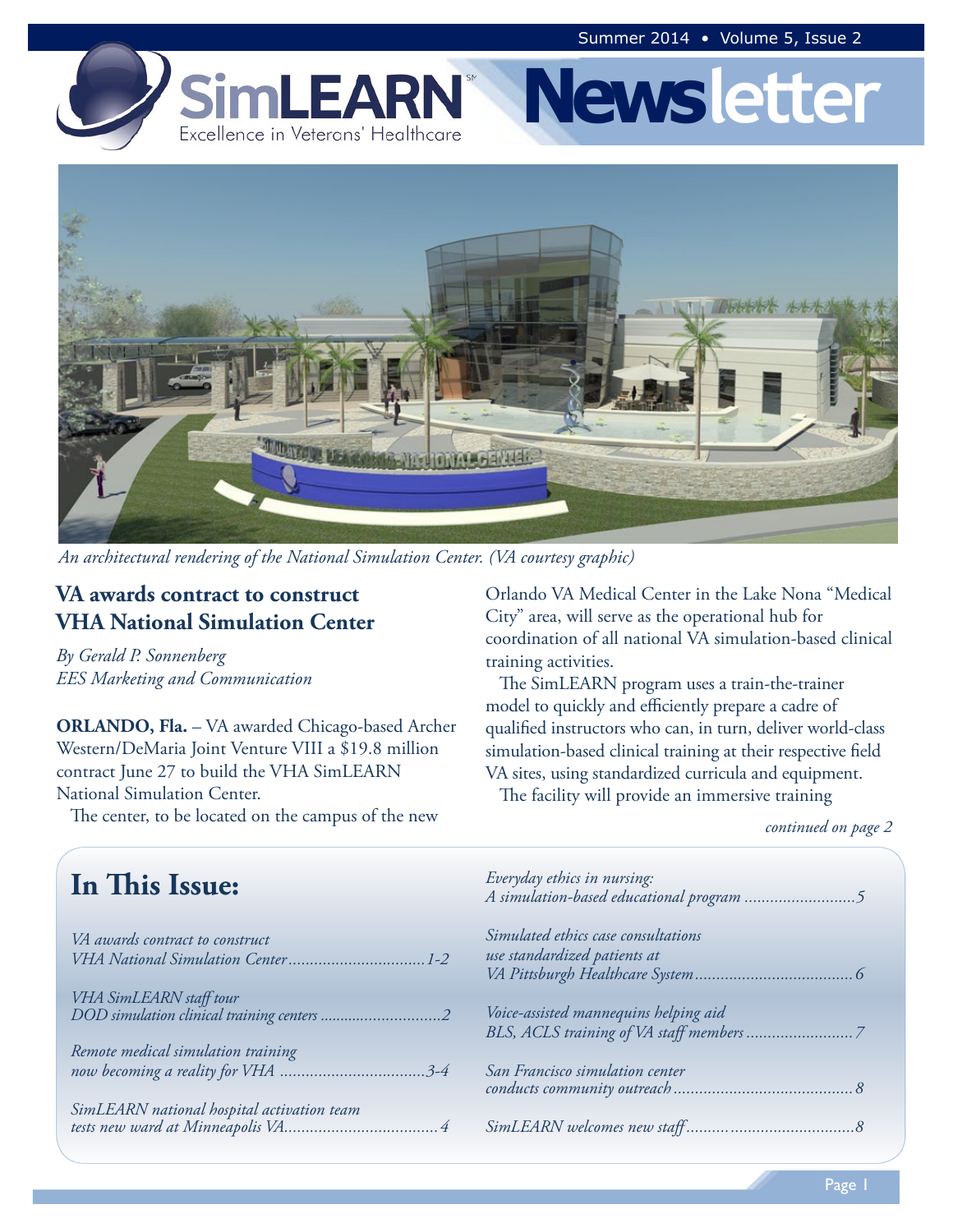<span id="page-1-0"></span>

# Training News

## **VHA SimLEARN staff tour DOD simulation clinical training centers**

*By Gerald P. Sonnenberg EES Marketing and Communication*

**BETHESDA, Md.** – VHA leaders in clinical simulation education and training and in interagency shared training recently toured Department of Defense (DOD) clinical simulation training capabilities at the Walter Reed National Military Medical Center (WRNMMC) and at the Uniformed Services University for Health Sciences (USUHS), both in Bethesda.

The site visits provided SimLEARN staff and interagency shared training representatives with additional insight and detailed understanding for simulation-based clinical training delivery, integration within the facility, competency assessments and meaningful metrics. The USUHS Simulation Center demonstrated their leading edge, high-technology, wide area virtual environment (WAVE) team training simulator. WAVE is an 8,000-square-foot, multi-axis forum using stereoscopic images to provide very realistic, immersive training scenarios designed to support trainer interaction with each other, as well as real equipment that gives instructors the opportunity to teach and assess teamwork skills.

This information will be beneficial in activating the planned VHA National Simulation Center adjacent to the new Orlando VA Medical Center at Lake Nona, Fla. Opportunities



*(Pictured right to left) Dr. Lygia Arcaro, Karyn Johnstone and Harry Robinson listen to a simulation presentation by staff at the Walter Reed National Military Medical Center in Bethesda, Md. (VA courtesy photo)*

for collaboration in DOD-VHA research, staff educational programs, curricula development and participation in the Federal Medical Simulation Training Consortium were also discussed.

SimLEARN participants were Haru Okuda, M.D., national medical director; Lygia Arcaro, Ph.D., national director of nursing programs; and Harry Robinson, national program manager. They were accompanied by Karyn Johnstone, EES national coordinator for interagency shared training.  $\ddot{\bullet}$ 

#### *continued from page 1*

environment by replicating actual patient treatment areas, including an outpatient clinic setting, an inpatient hospital setting with an intensive care unit, an operating room and more. Video recording of training will take place for classroom review, and multipurpose classrooms will have reconfigurable walls to provide a number of room settings.

The location of the 51,000-square-foot National Simulation Center, with its close proximity to other large clinical, educational and research facilities, will provide enhanced opportunities for collaborations and research in new clinical simulation technologies and methods.  $\mathbf{\hat{*}}$ 



*This architectural rendering shows the National Simulation Center (foreground) in relation to the new Orlando VA Medical Center (background) once completed. (VA courtesy graphic)*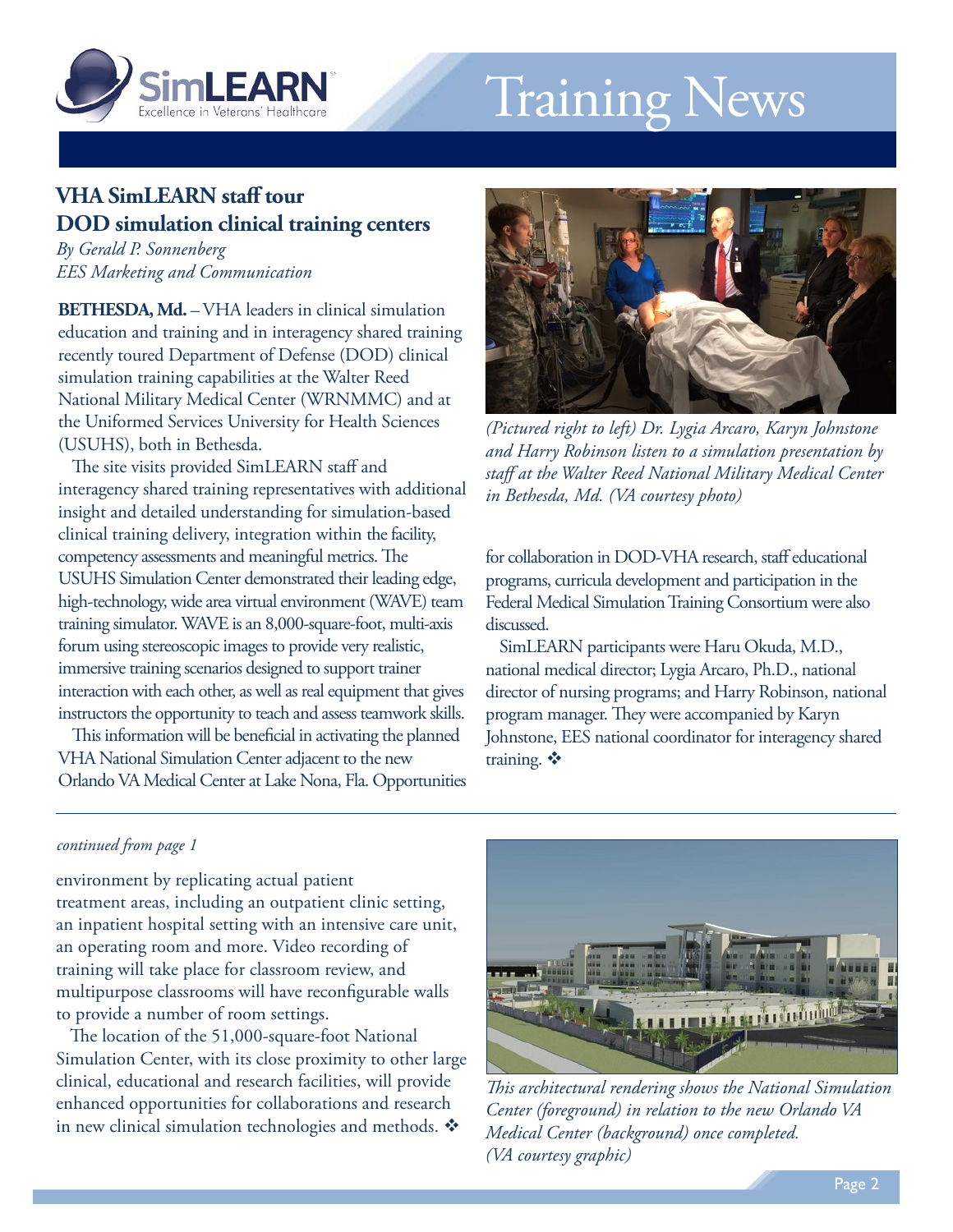## <span id="page-2-0"></span>**Remote medical simulation training now becoming a reality for VHA**

### *By Scott M. Mitchell SimLEARN Health Care Education Specialist*

**ORLANDO, Fla.** – Until recently, using remote control for most people meant being able to drive a model car or plane, or even pilot a drone aircraft half way around the world. How about conducting medical simulation via remote control? With 2,181 miles between the SimLEARN National Simulation Center in Orlando, Florida and the Sheridan VA Medical Center (VAMC) in Sheridan, Wyoming, that's exactly what happened.

After many weeks of research and testing, SimLEARN and Sheridan VAMC staff demonstrated this technology to the Veterans Integrated Service Network (VISN) 19 director on April 11. An earlier test in February proved it possible. During that demonstration, the small simulation lab, overseen by clinical educator Kyle Rhone, along with Sheridan and SimLEARN staff, were able to link up with Dr. Haru Okuda, SimLEARN national medical director in Orlando.

SimLEARN's goal for remote medical simulation is to share the options available to connect and share experiential learning, and utilize current simulation and web-based technologies already in the VHA inventory with all VHA training sites. The intent is to have simulation experts mentor new facilitators throughout VHA in the full range of simulation curriculum and instruction: simulation design, curriculum development, simulator maintenance and debriefing.

In April, an interface was established inside the VA Internet firewall for Dr. Okuda to conduct a simulation-based training scenario where he remotely controlled the highfidelity mannequin (HFM) and served as the patient's voice, interacting with trainees at the Sheridan VAMC. At the conclusion of the event, he debriefed the students.

"It was amazing," said Rhone. "What we are trying to do is give our clinical staff a real life experience during their training sessions. Dr. Okuda not only saw what we were doing, but he was controlling the simulation from his office in Florida, in real time."

Afterward, SimLEARN staff traveled to the Sheridan VAMC to meet with the team that helped all of the technology work. They dissected, discussed and retested the HFM and



*Dr. Haru Okuda (with laptop computer), SimLEARN national medical director, controls a high-fidelity mannequin at the Sheridan VA Medical Center in Wyoming (on screen) from the National Simulation Center in Orlando, Florida. The scenario tested the ability to conduct training via remote control. (VA photo by Scott Mitchell)*

audiovisual solutions found to work effectively within the VA IT network. The group then produced a document about the entire process. Together, SimLEARN and Sheridan VAMC staff are developing a step-by-step guide on how to set up and conduct remote training sessions.

Using HFM, they found three options that proved to work for remote training, with two of them connecting through the VA IT network, and the other using an Internet "hotspot." All three of these options depend on having the HFM's instructor software placed on a VA-networked laptop with wireless capability. The first two options involve assigning the HFM a "static IP address" and connecting directly to the VA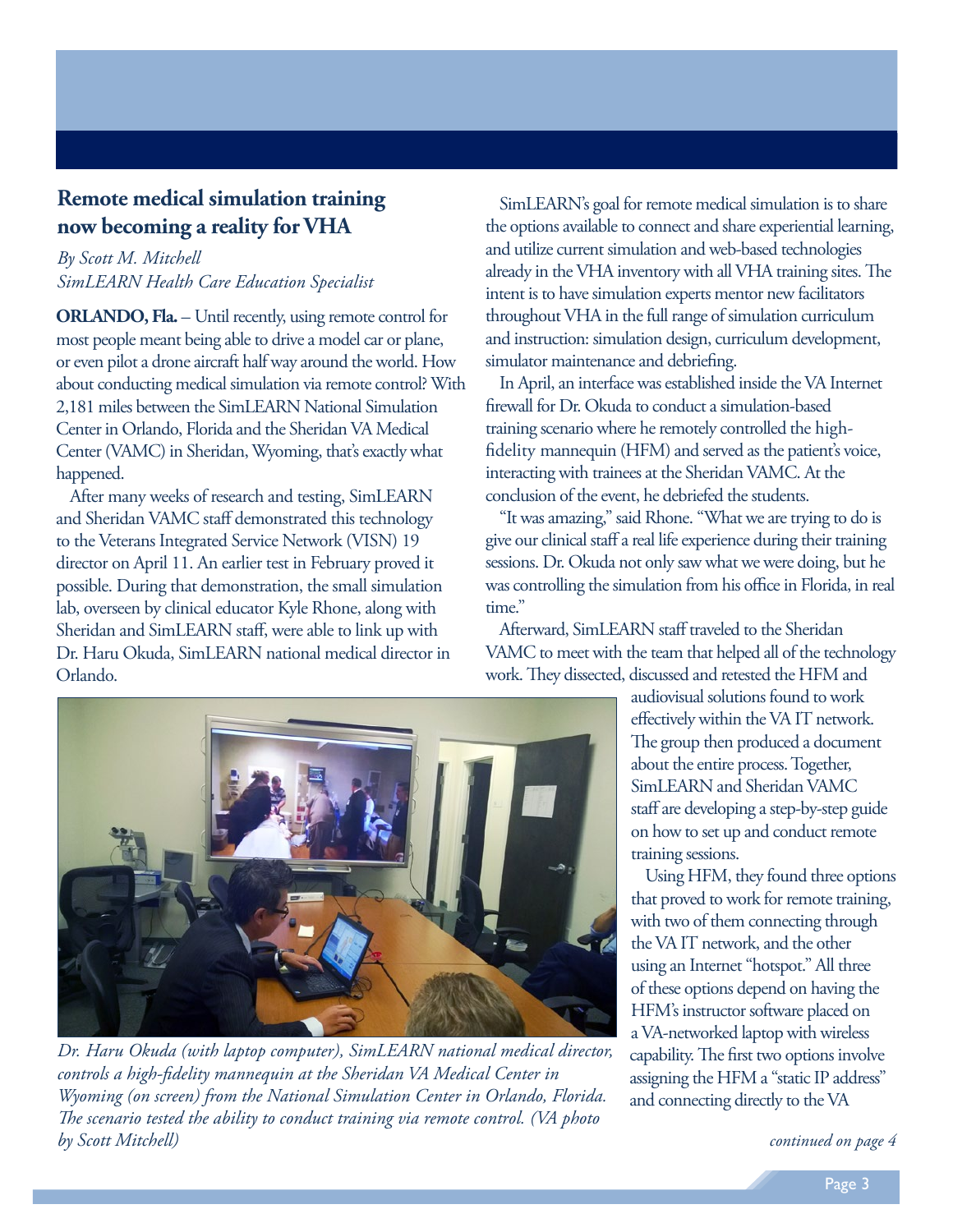<span id="page-3-0"></span>

## Innovation

## **SimLEARN national hospital activation team tests new ward at Minneapolis VAMC**

*By David J. Adriansen, Ed.D, NREMT VISN 23 Simulation Program Manager Minneapolis VA Simulation Center*

**MINNEAPOLIS** – On April 3, five members of the SimLEARN national hospital activation team conducted a full-day simulation testing of Ward 3E, a newly designed best practice medical/surgical ward that opened April 21 at the Minneapolis VA Health Care System (MVAHCS). The SimLEARN team included Dr. Lygia Arcaro, national director, nursing programs; Terry Exum, project manager; Jason Pollack and Larry Davis, simulation technicians; and Davina Dietrich, RN, health education specialist.

Simulation testing included systems testing and patient flow and procedures. Some scenarios were designed to



*(Left to right) Jonathon Johnson, emergency manager and Teresa Capecci, RN, carry a "patient" during an exercise scenario. (VA photo by April Eilers)*



*(Left to right) RNs Mattie Rivera, Whitney Halvorsen and Cheryl Goldstein (background) practice resuscitation techniques. (VA photo by April Eilers)*

assess responses to patient falls and evacuations, medical emergencies and wandering/elopement and behavioral events, with the simulation testing goal being to identify areas of opportunity for system or design improvements. The facility planned to mitigate the few items found during a 24-hour internal simulation that occurred April 15-16.

Amy Dodge, Ward 3E manager, said, "The simulation testing helped identify numerous items, like suggestions for placement of food trays and glove boxes in patient rooms before ward activation, and the day was very valuable to all of my staff. It was well received and led to a successful training experience. We look forward to additional training opportunities utilizing simulation."

#### *continued from page 3*

network via a category 5 cable, or using a secured VA wireless network. A request was granted for placing the HFM software permanently on the VA IT network.

Remote training requires a robust audio/visual component. VHA currently uses three video systems that correctly configure, work well with and allow staff to clearly visualize the remote training. In the near future, they would also like to produce an in-depth video "how to" series that shows step-by-step instructions to use these three remote training options.

These are exciting times in health care simulation, from the rapidly evolving mannequins and task trainers to web-based technologies. The ability to use these technologies for remote training sessions could be a viable option to face-to-face training. There is more work to do, and SimLEARN will continue to strive to provide the highest level of training to VHA staff. This technology can improve the patient care and outcomes for our Veterans.  $\clubsuit$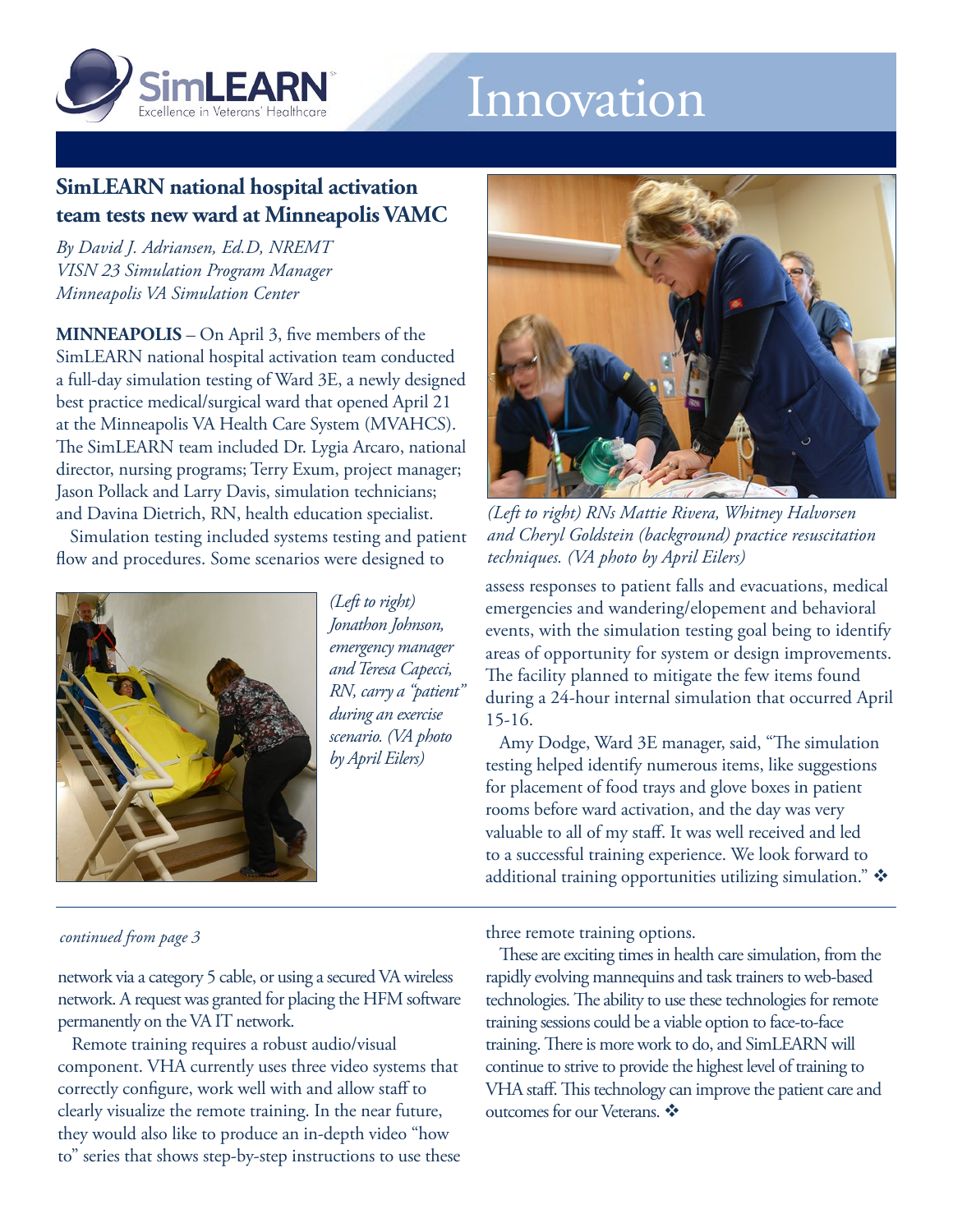## <span id="page-4-0"></span>**Everyday ethics in nursing: A simulation-based educational program**

*Kathryn E. Wilt, Ph.D., MSN, RN Advanced Clinical Simulation Fellow VA Pittsburgh Healthcare System* 

**PITTSBURGH** – This spring, a quality improvement project was launched at the VA Pittsburgh Healthcare System (VAPHS), which focuses on highlighting ethical situations commonly encountered in nursing practice. It also enhances nurses' comfort and skill in addressing and resolving those situations.

The project, "Everyday ethics in nursing: Improving ethical awareness and clinical ethics skills through simulation-based learning," is an educational program using non-traditional methods in health care ethics education. The program is conducted as an experiential workshop, providing nurses with opportunities to practice clinical ethics skills using standardized patients in simulated nurse-patient interactions.

The ethics project addresses a perceived gap at VAPHS. It has been noted during the annual review process that some nurses struggle with fully articulating the ethical dimension of their role. While nurses are likely to recognize and respond to overt ethical dilemmas that arise in patient care, such as informed consent issues and end-of-life care conflicts, nurses may be less likely to recognize the underlying and always present ethical dimension inherent in their routine, everyday interactions with patients, families and other health care providers. The project aims to enhance the "ethical lens" of the nurse, thereby increasing awareness and discernment of everyday ethical



*(Clockwise from left) Nurses Kathy Wilt, Shelley Thokar, Scarlette Monahan, Ngozi Ezike, Jill Witt, Megan Ambrogio and Bradley Nelsen participate in a debriefing and reflection session following a scenario. (VA photo by Bill George)*



*(Left to right) Standardized patient Pat Lewis and nurse Bradley Nelson interact during a scenario called, "Patient Refusal of IV Therapy." (VA photo by Bill George)*

tensions. It also seeks to further develop and enhance clinical ethics skills, such as the application of professional virtues, effective communication and decision-making skills to encourage and support moral action.

Clinical ethics simulation presents a nuanced teaching and learning method for addressing the ethical tensions that arise in the clinical setting, providing reflective practice and guided discussion. Everyday ethics in nursing includes practice opportunities using standardized patients (trained actors), role play and didactic content, which illustrates commonly occurring ethical issues in nursing, such as a patient's refusal of a recommended medication or treatment. Nurses interact directly with standardized patients trained to present the patient's situation, symptoms and problems and to provide constructive feedback. Patient-nurse interactions are held in partitioned areas of a large conference room that represent patient rooms.

It is known that simulation has the potential to reduce or mitigate harm to patients and others – whether conceptualized as physical, psychological, sociocultural or moral harm. Ethics simulations, in particular, allow practice that has the potential to prevent moral and psychological harm, such as insensitivity, dishonesty and injury that result from lack of competency in clinical ethics skills.

The ultimate goal of health care ethics education is enhancing the quality of patient care. Participating in ethics simulations has the potential to sharpen the nurse's ethical lens, increase self-reflection and improve clinical ethics competencies, all of which serve to enrich the Veteran-nurse relationship.  $\mathbf{\hat{P}}$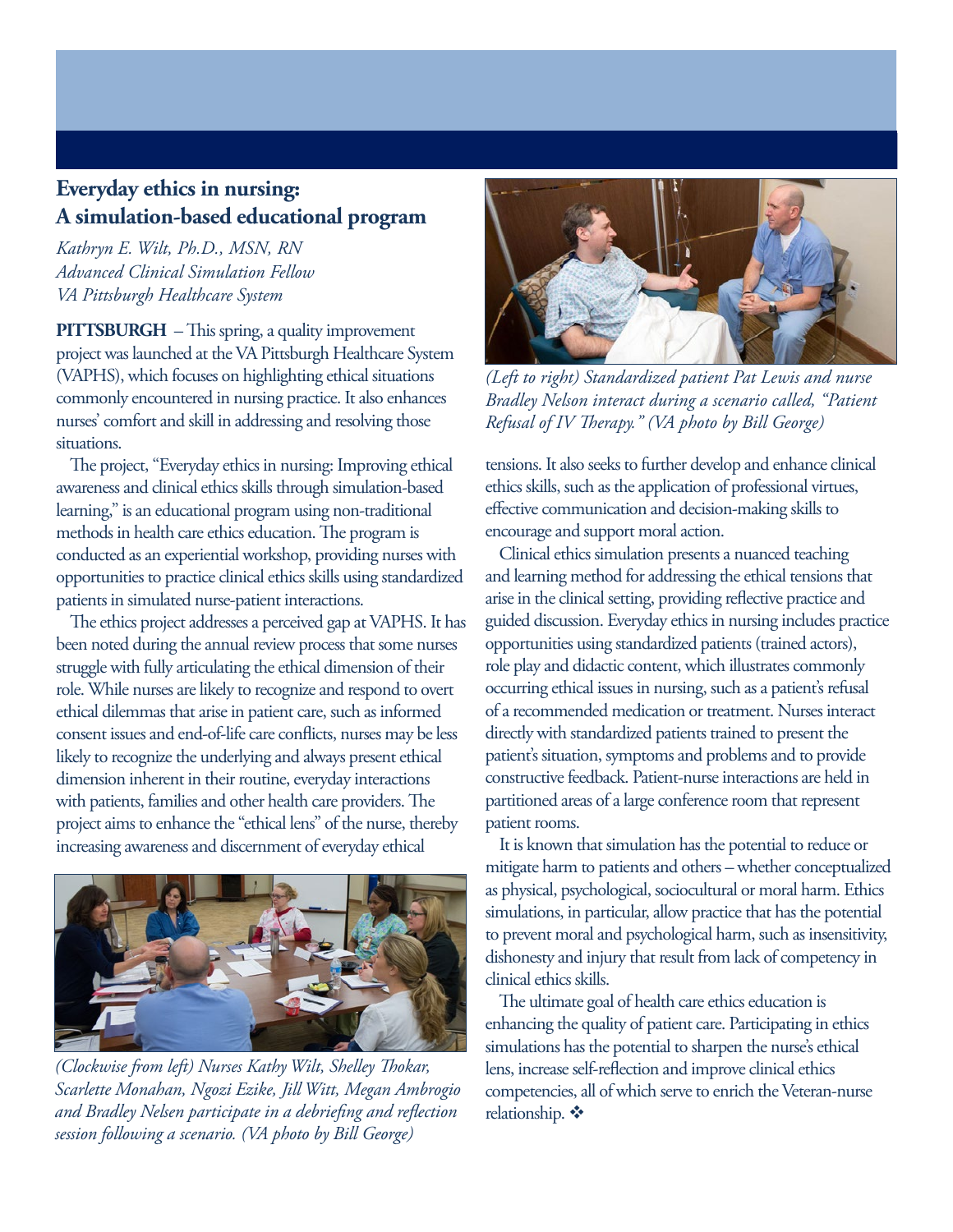## <span id="page-5-0"></span>**Simulated ethics case consultations use standardized patients at VA Pittsburgh Healthcare System**

*By Marianne Burda, MD, Ph.D. and Kathryn E. Wilt, Ph.D., MSN, RN Advanced Clinical Simulation Fellows VA Pittsburgh Healthcare System* 

**PITTSBURGH** – The first simulation-based training in ethics case consultation at VA Pittsburgh Healthcare System (VAPHS) was conducted May 16 using standardized patients from the University of Pittsburgh School of Medicine Standardized Patient (SP) program.

Communication with multiple parties is an important part of the ethics case consultation process. Ethics consultants must be able to explain their role to the parties involved in the consult, including establishing realistic expectations and correcting misconceptions about the ethics consultation process. Ethics consultants must also be able to gather information from all the involved parties in order to understand and analyze the ethical issues and value conflicts present in the case. This workshop provided ethics consultants of varying experience levels at VAPHS the opportunity to practice these skills with SPs in a safe environment that simulated parts of the actual ethics consultation process.

The simulation fellows developed two scenarios with support from the university's SP department staff. Nine members of



*(Bottom photo) Ethics consultants (from center, left to right) Carla Adams, Kathi Elliot and Melissa Dykstra meet with a "patient and his wife" (standardized patients April Arnone and Peter Fernbaugh, far left) as part of the ethics consultation process. (VA photo by Bill George)*



*(Top photo, left to right) Standardized patient Naomi Grodin talks with nurse Kathi Elliott and et hics consultants Melissa Dykstra and Carla Adams. (VA photo by Bill George)*

the ethics consultation team participated in one of two, 2-hour sessions as a member of a two- or three-person ethics consult team. Each session consisted of two scenarios that allowed participants to practice different aspects of the IntegratedEthics case consultation method called CASES or Clarify, Assemble, Synthesize, Explain and Support.

In the first scenario, participants practiced explaining the ethics consultant's role and gathered information from the requestor of the consult (a "standardized" nurse). In the second scenario, the participants gained experience interviewing the patient about whom the consult was requested, as well as his wife (standardized patient and standardized wife). Participants received feedback from the SPs after each scenario. The SPs provided feedback on skill performance and shared suggestions for improvement with participants. After receiving feedback from the SPs in the second scenario, participants were given the opportunity to re-do the scenario if there were particular skills they needed to work on, or if they wanted to try a different approach. Debriefing followed both standardized patient scenarios.

According to evaluations, the workshop was well received by participants, and simulation evaluation questions were all rated as "Strongly Agree," scoring a five out of five points on a Likert scale.  $\mathbf{\hat{v}}$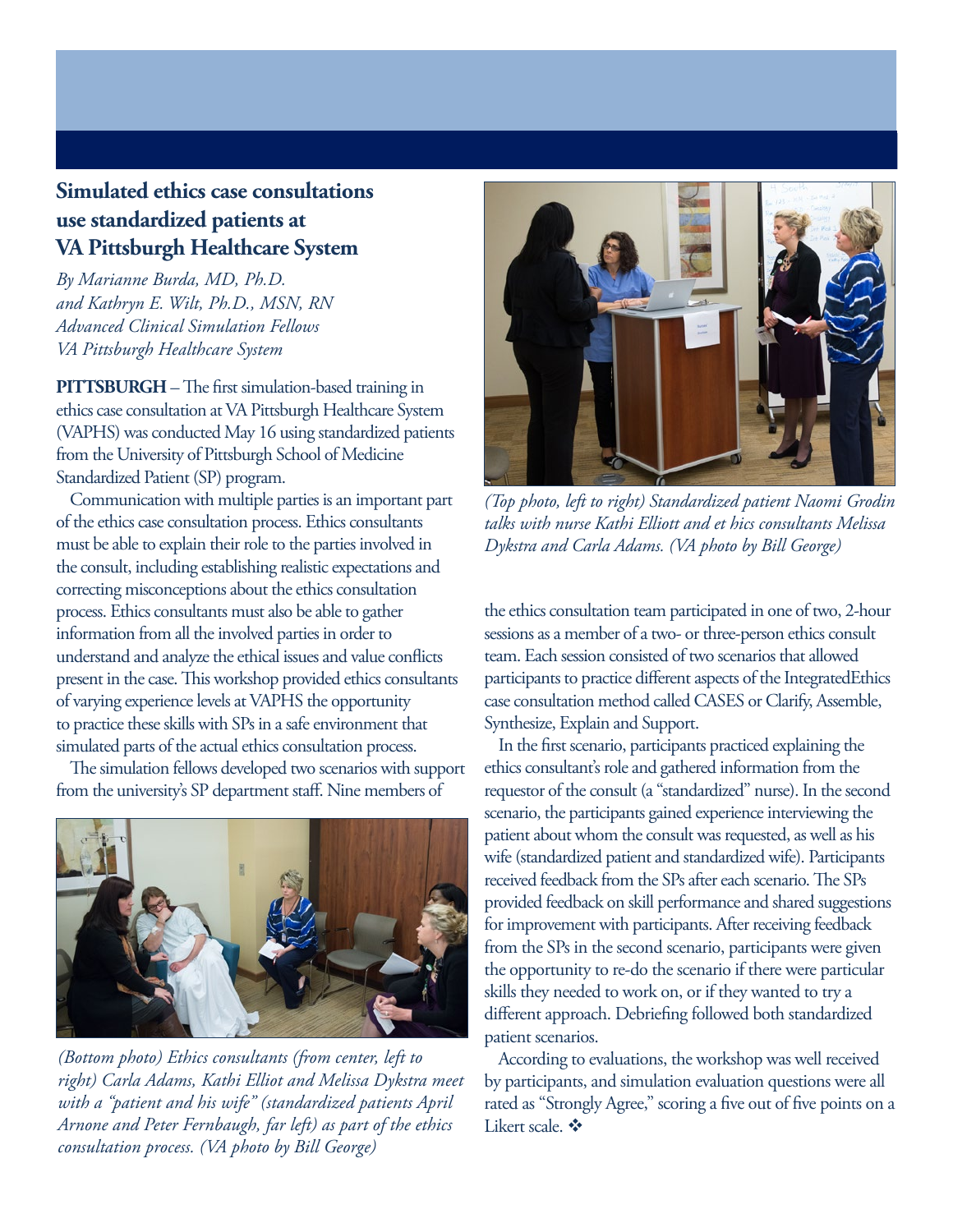## <span id="page-6-0"></span>**Voice-assisted mannequins helping aid BLS, ACLS training of VA staff members**

*By Phil Hargreaves, MSN SimLEARN Associate Director for REdI Program and Lisa D. Martin, MA, BSN, RN, CPAN and Robert Kraemer BSN, RN, CCRN REdI Health Education Specialists*

**ORLANDO, Fla.** – The use of voice-assisted mannequins (VAM) for resuscitative training is not a new concept. The technology for VAM outcome measurement and feedback has been utilized for over a decade. The VHA Resuscitative Education Initiative (REdI) program has stepped forward to provide VA learners with the most current VAM systems available for training.

 Health care providers are able to complete Basic Life Support and Advanced Cardiac Life Support (BLS and ACLS) training in three parts without having to attend a classroombased course. This approach provides other options for busy health care providers to obtain this essential training and will minimize the impact on classroom-based training scheduling and patient care schedules.

The American Heart Association's (AHA) HeartCode® ACLS part 1 is a web-based, self-paced instructional program that uses eSimulation technology to allow students to assess and treat patients in virtual health care settings. Part 1 provides the didactic portion of BLS and/or ACLS courses online, while part 2, (practice) and part 3, (skills check) are completed with the VAM. The VAM system is a partnership between AHA, the mannequin manufacturer and a health care quality improvement organization called HealthStream, using a quality cardiopulmonary resuscitation (Q-CPR) mannequin system for BLS and ACLS VAM skills, practice and check lists. The VAM includes both an adult and infant mannequins. The program can be used for initial or renewal provider training. Current REdI affiliated training sites have access to Heartcode<sup>®</sup> BLS or ALCS portions through a TMS link on the HealthStream server. Once the learner has completed Part I of the program, they receive an AHA Part 1 completion certificate which contains an access code to complete their skill check on the Q-CPR mannequins.

 The VAM system's Q-CPR mannequins contain the latest technology reflective of the AHA 2013 Consensus Statement



*A staff member demonstrates BLS and ACLS using a voice-assisted mannequin. (VA courtesy photo)*

and are readily updated to maintain conformity with future training updates. The up-to-date technology provides the learner with the most accurate and objective skills assessment, as well as real-time feedback. It also allows learners the ability to complete their skill check offs 24 hours a day without an instructor present. The systems are portable, which facilitates learning throughout the facility.

 REdI affiliated training sites that have received their systems have already been requesting more, and positive feedback continues to roll in.

Tammie Mitchell, an RN from the Hampton VA Medical Center (VAMC) in Virginia said, "We are using our VAM, and I don't know how we lived without them. They are the greatest tool for checking staff off." Kim Harden from the Dayton VAMC in Ohio commented, "Awesome! I tried it, and it works!" Eileen Evans, from the Asheville VAMC in North Carolina, added, "Our instructors love them! We are planning a big VAM kick off here at Asheville to introduce them to our staff. We are so thrilled to add this as another tool to provide training to our staff."

 So far, REdI has deployed 238 VAM/Q-CPR mannequin systems to REdI sites nationwide and have created access to the online content from within TMS. Once a learner completes all three components of either the BLS or ACLS course, their course completion is automatically recorded in TMS. To date, 82 REdI Training sites have been trained on the new systems. REdI staff continue to conduct training, and they plan to expand this training to VA community-based outpatient clinics in fiscal year 2015.  $\mathbf{\hat{P}}$